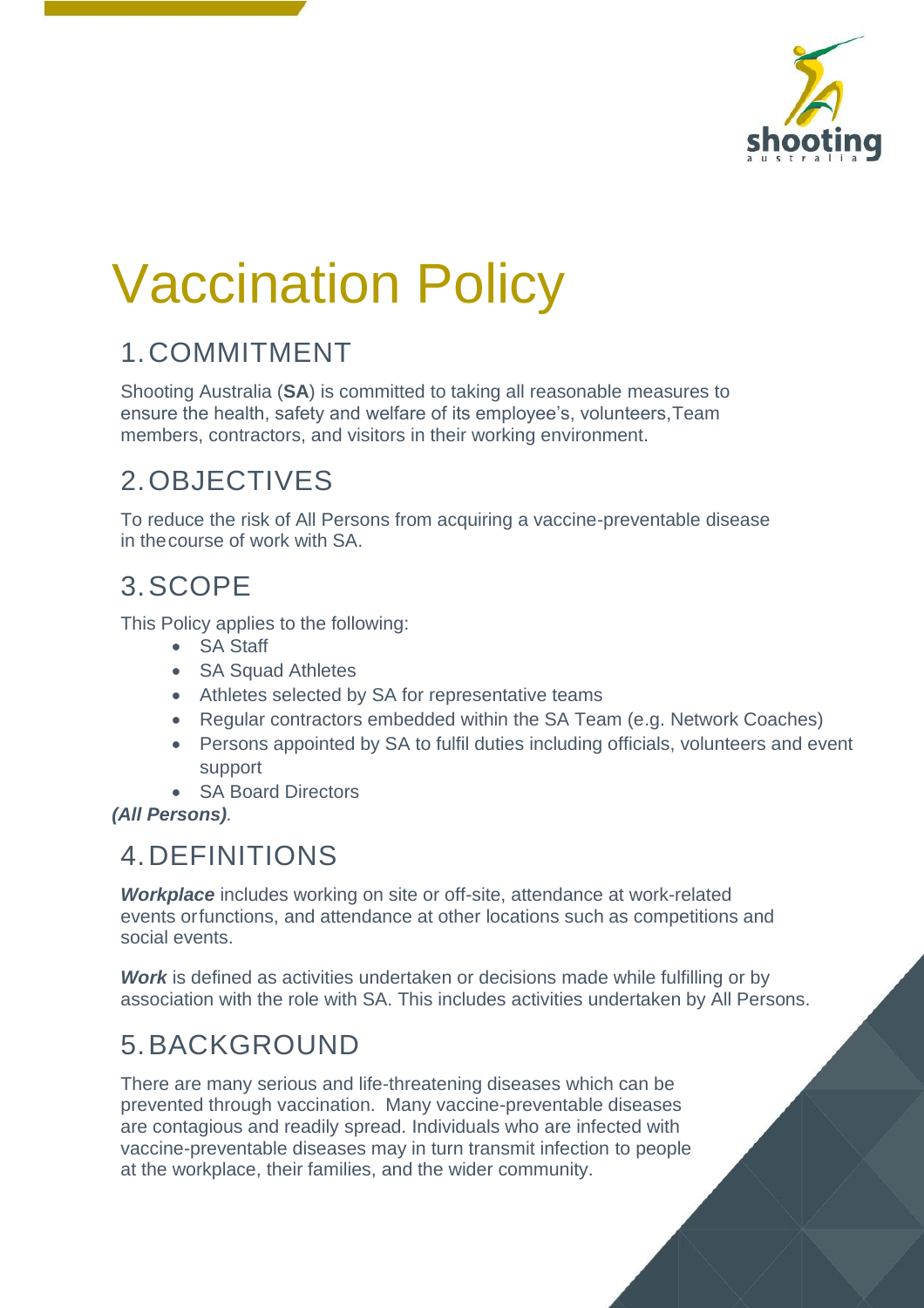

SA assessment has considered the ability to minimise the risk to work, health and safety and meet its obligations under Australian work health and safety laws and regulations, resulting from:

- Domestic and international travel;
- Work environment and workplace, locally and overseas; and
- Completion of specific tasks, including spending time with stakeholders.

## 6.REQUIREMENTS

In addition to routine childhood vaccinations, the following table details SA's requirements for All Persons undertaking domestic and international travel, the workplace, and interaction with athletes and Australian Team Members who may travel to competitions.

It is noted that when travelling internationally there may be vaccinations that SA determines are compulsory to maintain All Persons' safety or as it is a requirement to enter that country or return entry to Australia.

| <b>VACCINE</b><br><b>AGAINST</b> | <b>REQUIREMENT</b><br>٠                                                                                                                                                                               | <b>DETAILS</b>                                                                                                                                                                                        |
|----------------------------------|-------------------------------------------------------------------------------------------------------------------------------------------------------------------------------------------------------|-------------------------------------------------------------------------------------------------------------------------------------------------------------------------------------------------------|
| COVID-19                         | <b>Compulsory for All Persons to</b><br>be fully vaccinated when they<br>undertake domestic and<br>international travel, interact<br>with athletes and member<br>sports and work in the<br>workplace. | The vaccine is currently<br>available throughout<br>Australia for individuals<br>over the age of 12.<br><b>Fully vaccinated</b><br>refers to having 2<br>doses and/or<br>applicable booster<br>shots. |
| <b>Annual Flu vaccination</b>    | Strongly recommended for All<br><b>Persons</b>                                                                                                                                                        |                                                                                                                                                                                                       |

For further information please visit the Department of Health website regarding immunisations.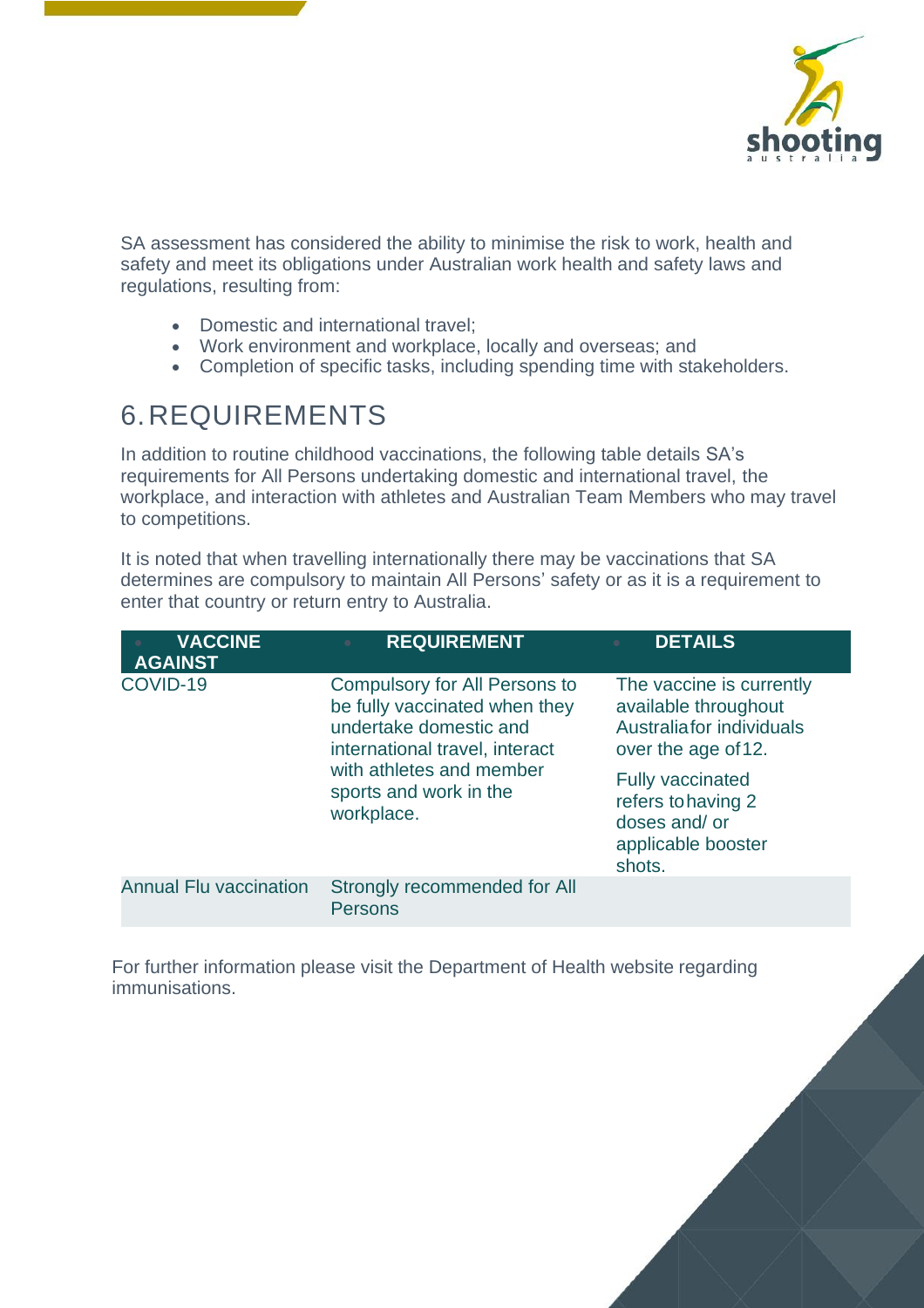

All Persons must provide evidence to SA upon request that they meet the requirements of this policy.

If a relevant person fails to meet the requirements of this policy or fails to produce evidence on request, they may not be eligible for selection for international tours or related work.

# 7.RISK-BASED APPROACH

SA has taken a risk-based approach to determine the reasonably practicable measures that are necessary to minimise the risks to health and safety from potential infection with COVID-19.

SA's COVID-19 risk assessment and response has considered:

- the highly infectious and transmissible COVID-19 variants
- the cessation of stay-at-home orders in circumstances where community transmission is present
- the impact of the opening of interstate borders and international travel on transmission; and
- the consequences for athletes and para-athletes of COVID-19 being transmitted in training or competition environments.

The existing health protection measures such as mask wearing, hand hygiene, social distancing, the requirement to stay at home if unwell and isolating if required to do so under relevant State and Territory public health rules are important measures to minimise the risks. However, the medical evidence suggests:

- the benefits of vaccination include reducing the risk of passing the virus to close contacts including work colleagues;
- a single dose of a COVID-19 Vaccine partially reduces transmission by around half and therefore may benefit close contacts and the community; and
- two-doses of a COVID-19 vaccination and applicable boosters offers optimal protection against both infection and hospitalisation.

**While mandating vaccination will not eliminate the risk of transmission of COVID-19, it is a reasonably practicable step to take to significantly reduce that risk**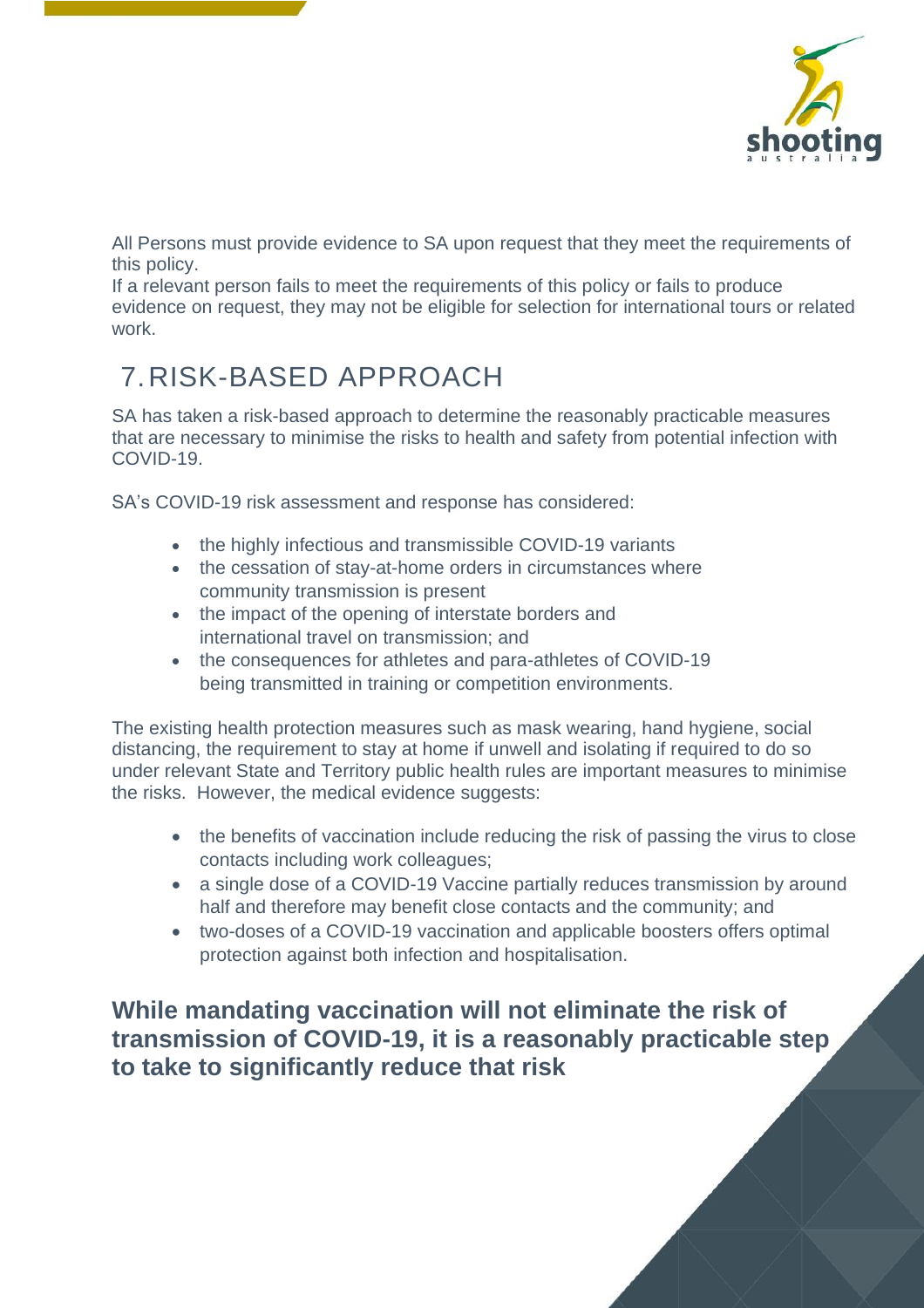

# 8.OPTING OUT OF VACCINATIONS

There are some specific vaccinations (such as COVID-19) which may become a prerequisite for international travel, and which may also be required to minimise time spent in quarantine (overseas, on return to Australia, or both).

There may be valid reasons for individuals to opt out of vaccinations, such as medical or health reasons. In such cases a medical exemption will be required. Individuals relying on a medical exemption must produce that exemption to SA upon request.

Any medical exemption from receiving a Therapeutic Goods Administration (**TGA**) Approved COVID-19 Vaccine on either a permanent or temporary basis must be in accordance with guidelines published by the Australian Technical Advisory Group on Immunisation.

If you are unsure or reluctant to proceed with SA requirements, please speak with the SA CEO or Manager, Finance and HR.

An unvaccinated person may represent additional risks in some circumstances. This additional risk is included as part of SA's Risk Assessment Process which informs key decision including viability of international travel for teams and individuals.

#### 9.COVID SAFE PLANS

Prior to commencement of any works or delivery of activities on the SA site the contractor/ deliverer may be required to provide their COVID Safe Plan which sets out management of personnel and activities to ensure all exposure risks are adequately managed and dealt with.

### 10. ENDORSED EVENTS

In relation to Endorsed Events, SA will support any COVID safe requirements (including vaccination) that are enforced by an event host (Club, State Association or Member Organisation) or local or state Government body. SA will assist the event hosts with the communication of any COVID safe requirements (including vaccination) in the lead up to an event. It will be the responsibility of the event host to enforce any applicable COVID safe requirements (including vaccination) during the delivery of the event.